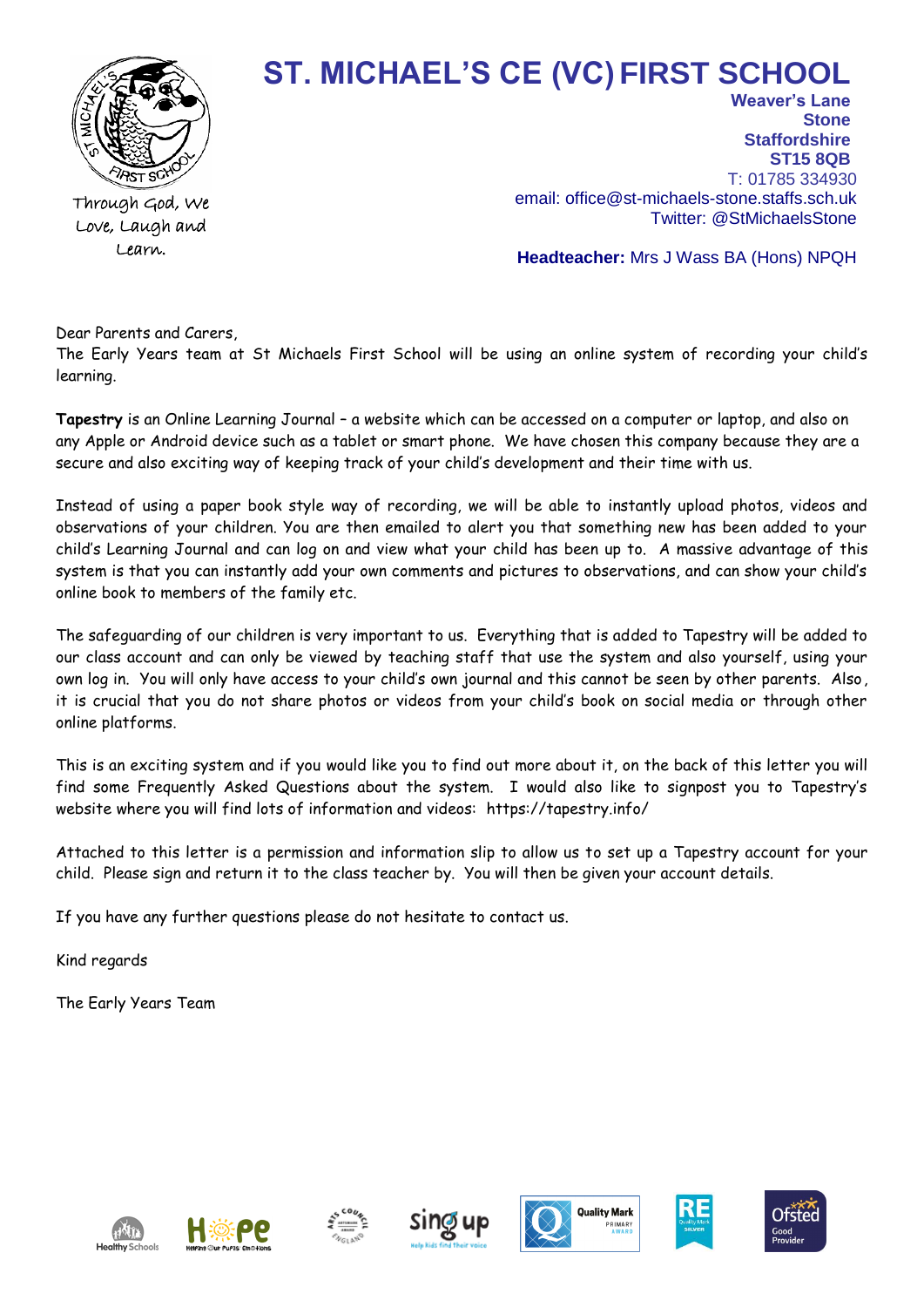

# **Frequently Asked Questions**

## **Why use an online system?**

Hand writing observations, printing out photos, cutting out and sticking all of these into a paper book is very time consuming. By taking photos and videos that can be instantly uploaded this increases the time that staff can spend with your children, supporting their learning.

We were also impressed with the way in which parents can instantly see what their child has been up to and can also share it with family members such as grandparents.

## **How do I get onto the system?**

If you consent to us using Tapestry for your child, we will set up an account for you and provide you with log on details.

Tapestry can be accessed online at: [www.tapestryjouranal.com](http://www.tapestryjouranal.com/)

It is available as a free app from the Apple Store and also on Android devices.

We will use your email address so that we can set you up a personal account. This will be a secure way of logging in, and you will only be able to see your own child's book.

#### **I don't have a computer, laptop, tablet or smartphone. How can I access Tapestry?**

If you are unable to access the internet on any device at home, then we can print your child's book each term upon request.

#### **How do I change my settings?**

If during the year you wish to change your email address or add another family member on, please let the teacher know and they will do this for you.

# **How do I add an entry to my child's Learning Journey?**

Choose the 'Add Observation' option (or the 'plus' icon on your iphone/ipad) and add the relevant information in the boxes on screen. Photos and videos may be uploaded by choosing the 'add media' option. When you have saved your observation, you may go back to the home screen at any time by choosing 'home'